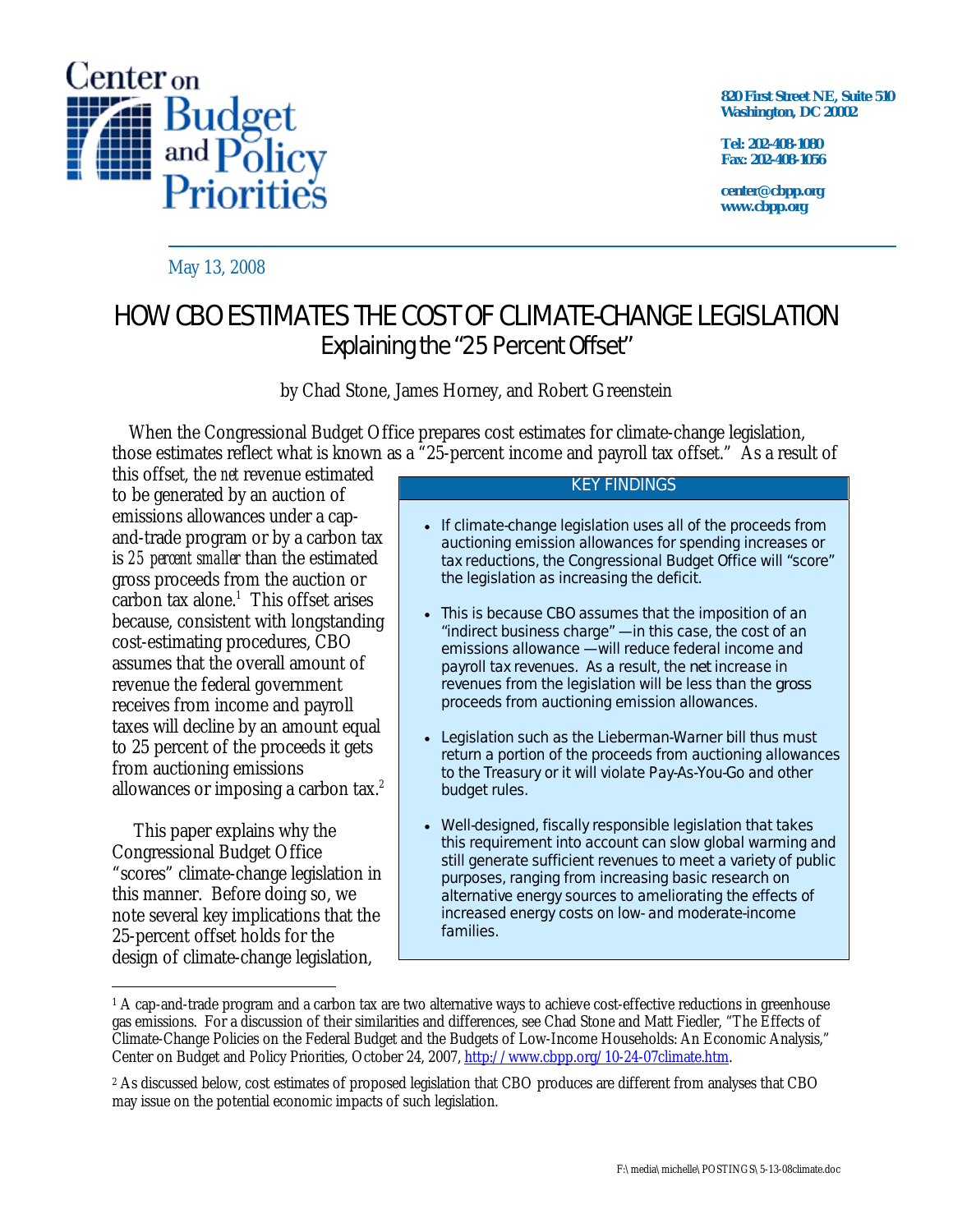including S. 2191, the cap-and-trade bill sponsored by Senators Joseph Lieberman (I-Ct) and John Warner (R-Va) and reported by the Senate Environment and Public Works Committee in December 2007.

- In a CBO cost estimate, spending any more than 75 percent of the proceeds from federal auctions of emissions allowances (or a carbon tax) will add to the budget deficit and violate Pay-As-You-Go and other budget rules. That is because, for every \$100 of receipts raised from auctioning allowances (or imposing a carbon tax), income and payroll tax receipts will be estimated to decline by \$25, leaving a net of \$75 for deficit-neutral expenditures or tax reductions.
- The 25-percent offset *cannot* be avoided by giving away allowances for public purposes. CBO has determined that the 25-percent offset applies regardless of whether the government auctions the allowances and uses the proceeds directly or the government gives the allowances to utility companies, state governments, or other entities and directs those entities to use the proceeds for designated public purposes.
- The only circumstance in which there would not be a 25-percent offset is when the allowances are given away in a form that effectively makes them taxable income to the recipient, such as when existing emitters are given allowances for free. ("Grandfathering," as this is known, increases the profits of the companies receiving the allowances, and those profits constitute taxable income. 3)

 As originally drafted, the Lieberman-Warner bill (S. 2191) did not take into account the 25 percent offset and assumed that the full value of the allowances would be available to finance the spending the bill contained. As a result, CBO's cost estimate of S. 2191 showed that the mandatory spending in the bill would exceed the net revenues in the bill. This would leave the bill open to budget points of order in the Senate and the House of Representatives.

 In response, the bill's sponsors drafted an amendment that would: 1) increase the portion of allowances to be auctioned; 2) reduce the mandatory spending in the bill; 3) deposit a portion of the auction proceeds into a Climate Change Deficit Reduction Fund; and 4) make spending from that fund subject to future appropriations legislation. CBO has estimated that with the proposed amendment, the increase in mandatory spending under the legislation would be \$78.4 billion less than the revenues the legislation would generate over the 2009-2018 period. Mandatory spending would continue to be less than net revenues in the years after 2018 as well.

 CBO has also reported that under the bill as the sponsors propose to amend it, \$93.4 billion would be deposited in the climate-change deficit reduction fund and could be tapped for appropriations bills. Since spending that the legislation makes contingent upon the enactment of future appropriations legislation is *not* scored as a cost of the legislation — it will be scored if and when appropriations bills that use these funds are enacted — CBO estimates that with the proposed amendment, S. 2191 would reduce the deficit both over the next ten years and in years after that.

 $\overline{a}$ <sup>3</sup> The higher the percentage of allowances that is given away free to existing emitters, the smaller is the percentage that is available for public purposes and the larger are what CBO has termed the "windfall" profits of the grandfathered emitters.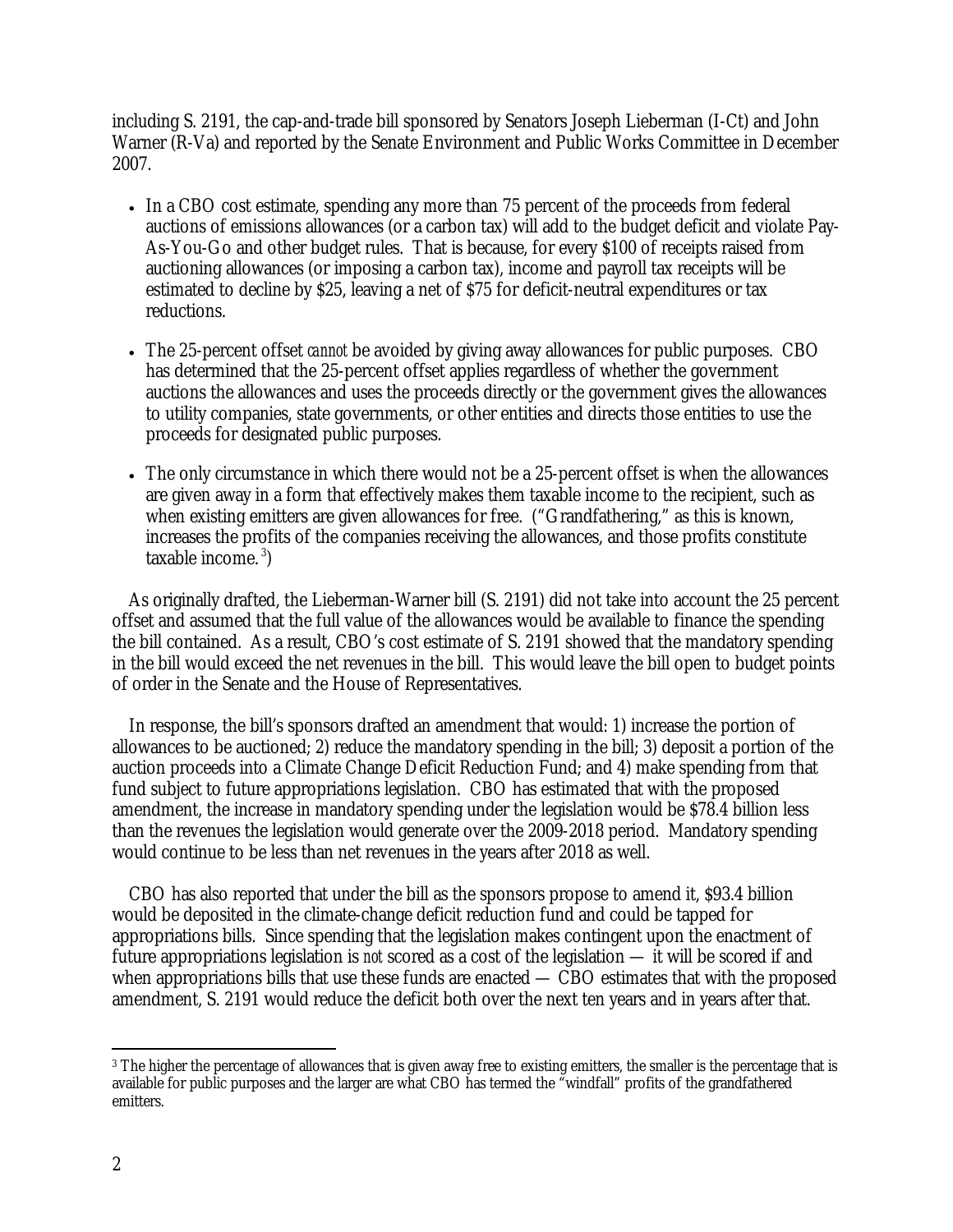(See the box for an explanation of the difference between mandatory spending and spending that is subject to appropriations legislation.)

 The remainder of this paper explains the 25-percent offset as it applies to climate-change legislation.

#### Mandatory versus Discretionary Spending

 Federal budget expenditures fall into one of three broad categories: discretionary spending, mandatory spending, and net interest payments on the federal debt. Discretionary spending is subject to, and controlled by, the annual appropriations process. Mandatory spending, such as spending for Social Security and Medicare, is not subject to or controlled by that process. Most spending in the Lieberman-Warner climate bill is mandatory spending.

## The 25-percent Income and Payroll Tax Offset

 CBO, the Congressional Joint Committee on Taxation, and the Treasury Department's Office of Tax Analysis have long applied an "income and payroll tax offset" when estimating the revenue effects of changes in excise taxes or equivalent policies. The offset derives from a longstanding convention used in making budget estimates, which is that policy changes do not change the total amount of income in the economy.<sup>4</sup> This estimating convention implies that any additional revenue collected from imposing an "indirect business charge" (such as a tax on energy or its equivalent) will come at the expense of wages and profits elsewhere in the economy.<sup>5</sup>

 Specifically, to the extent that the producers of a commodity (like energy) that is subject to an excise tax or other indirect business charge absorb the charge themselves, their own income goes down, and they have less money to pay as wages or to take as profits. To the extent that it is the *consumers* of the commodity who absorb the charge rather than the producers, they will have less income to spend on other goods and services; as a result, incomes — and hence wages and profits — will fall in the economic sectors where the demand for goods and services declines. In either case, some taxable wages and profits will be "crowded out" by the indirect business charge. And since taxable wages and profits will be lower than they otherwise would be, less income and payroll tax revenue will be collected. It is this decline in income and payroll tax revenue that constitutes the "income and payroll tax offset."

 Rather than trying to prepare a complicated estimate of the exact percentage offset that would result from each individual legislative proposal that would impose an indirect business charge, the revenue estimators long ago agreed to apply a standard 25-percent offset to most such proposals.

 $\overline{a}$ 4 See Congressional Budget Office, *Budget Estimates: Current Practices and Alterative Approaches*, January 1995.

<sup>5</sup> National income is composed primarily of the compensation of employees (wages, salaries, and benefits) and the profits of businesses; income and payroll taxes are collected from this part of national income. Excise taxes (and tariffs), in contrast, are collected at the point of production or sale. As a matter of national income accounting, they are part of the market value of goods and services produced in the economy and hence are a part of national income. If excise taxes increase, then the portion of national income remaining for wages, salaries, benefits, and profits must decrease correspondingly. The same accounting applies to a carbon tax or the value of an emissions allowance, whether or not they are strictly regarded as excise taxes.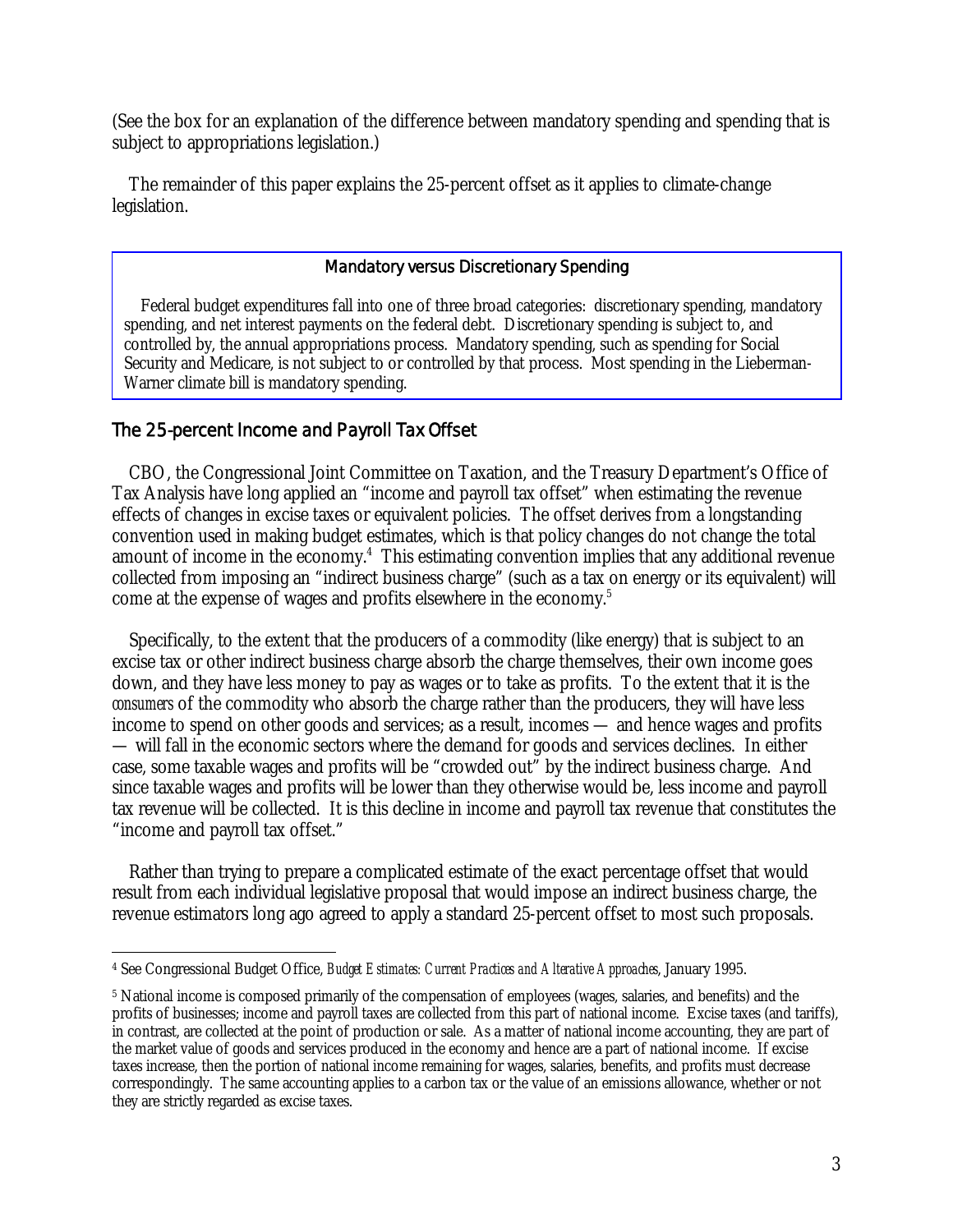The Joint Committee on Taxation has explained that, "This [25-percent] factor may be thought of as an average marginal tax rate on factors of production."

 In other words, when cost estimates of excise tax proposals (or their equivalents) are produced, the estimates take into account the likelihood that such policies will reduce taxable income elsewhere in the economy. The *net* revenue raised by an excise tax or an equivalent charge is assumed to be 25 percent smaller than the gross revenue that the excise tax or equivalent charge is expected to raise.

### Implications for Climate Change Policy

 The implication of the 25-percent income and payroll tax offset for a carbon tax is clear: CBO will estimate that the net receipts a carbon tax will generate will equal 75 percent of the gross receipts the tax is expected to raise.<sup>6</sup> Although it might not be as obvious, CBO applies the same principle to a cap-and-trade system — and estimates that the net receipts such a system will generate will equal 75 percent of the gross receipts that are raised by auctioning emissions allowances.

 CBO applies this offset to a cap-and-trade system as well as to a carbon tax because economists generally believe that as long as a cap on emissions allowances is binding and limits the supply of fossil-fuel energy, energy prices will rise and the economic effects will be comparable to those of a carbon tax. For this reason, the revenue raised by auctioning emissions allowances is treated by CBO as having the same effects on income and payroll taxes as a carbon tax would have. CBO consequently applies the 25-percent offset to the gross receipts from an auction. In other words, the net government receipts under a cap-and-trade system will be estimated to equal 75 percent of the gross receipts the auction is estimated to raise. Thus, if legislation establishing a cap-and-trade system calls for the use of more than 75 percent of the auction receipts, CBO's cost estimate will show that the legislation increases the deficit, and the legislation will violate various budget rules.

## What If Allowances Are Given Away Free?

 CBO has concluded that the 25 percent offset should not be applied in the case of allowances that are given away free to energy companies, without conditions. However, CBO *will* apply the offset in the case of allowances that are given free to entities that are required to use, for designated public purposes, the proceeds they obtain from selling these allowances.

 When existing emitters receive allowances for free, those companies are, in effect, given the ability to impose the equivalent of a tax on consumers by raising energy prices, with the companies allowed to keep the proceeds. However, because the resulting "excess profits" that the companies secure are taxable, there is no crowding out of taxable income. In other words, the increased energy prices, operating as the equivalent of an excise tax, will, under CBO's cost-estimating convention, lead to lower wages and profits elsewhere in the economy and hence to a loss of tax revenue. But the lower revenue from these other economic sectors will be offset by the higher tax revenues collected from the companies that have been given allowances for free, since those companies will be taxed on their

 $\overline{a}$ 6 For most tax legislation, CBO uses estimates provided by the congressional Joint Committee on Taxation (JCT) and CBO may consult with JCT on non-tax legislation such as cap-and-trade legislation that has indirect tax effects. For simplicity, this memo attributes all estimates to CBO.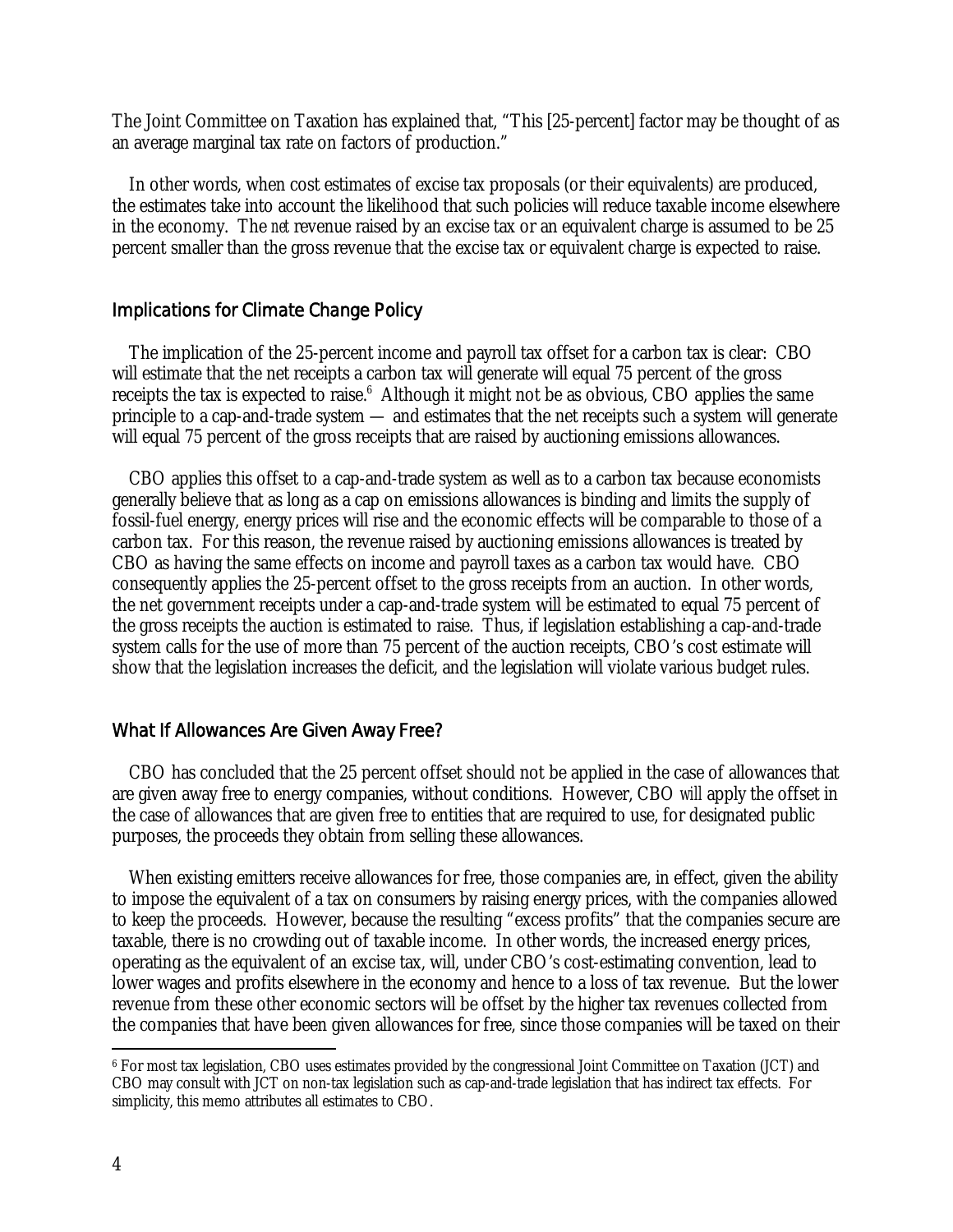additional profits. Since the revenue losses and gains are assumed to balance out overall, there is no 25-percent offset in this circumstance.

 The story is different if allowances are given away for public purposes, such as in the case of the allowances that the Lieberman-Warner bill would give to electricity and natural gas retailers to provide relief to low- and middle-income consumers and encourage energy efficiency. In this case, even though the government is, in effect, allowing the recipients of the allowances to collect the equivalent of an excise tax from the entities to which they sell the allowances, the government is requiring these recipients to use those proceeds in a particular way. Hence, the proceeds from the allowances do *not* represent additional, taxable company profits. For this reason, the revenue effects of giving away the allowances for public purposes would be no different from the revenue effects that would result if the government auctioned the allowances and used the proceeds to carry out the public purposes itself. In either case, under the assumptions that CBO and the other revenue estimators use in estimating the costs of legislation, there would be a 25 percent offsetting reduction in income and payroll tax revenue.

 CBO thus will apply the 25-percent offset to the value of allowances that are given away for public purposes, just as it will apply the offset to allowances that are auctioned off. Accordingly, the effect on the budget will be no different whether the government auctions the allowances and directly expends the resources or gives the allowances free to other entities to use for public purposes.7

#### Other Ways of Estimating Budget Impacts Likely Would Yield Similar Results

 A *cost estimate* of climate-change legislation is different from an *analysis of the economic effects* of such legislation. As noted, a longstanding assumption used in making cost estimates is that tax changes do not have economy-wide macroeconomic effects. An economic analysis, in contrast, is not bound by that convention. Economic analyses that CBO (and other institutions) conduct will be separate from the cost estimates they produce and could well show some changes in the level of economic activity and overall inflation as a consequence of climate-change legislation. As a result, in such an analysis, the estimated "offset" in income and payroll taxes from the imposition of a cap and trade system (or a carbon tax) could be smaller than  $25$  percent.<sup>8</sup>

 But the *overall* impact of climate-change legislation on federal budget deficits would likely be similar. To the extent that an economic analysis concludes that the overall level of prices in the

 $\overline{a}$ 

<sup>7</sup> Technically speaking, in producing its cost estimates, CBO records as net revenue an amount equal to the value of the allowances given away for a public purpose *minus* the 25 percent offset. CBO also records the full amount of these allowances as government outlays or expenditures. This procedure produces a net cost to the Treasury equal to 25 percent of the value of the allowances given away for public purposes.

<sup>8</sup> Since the cost estimating assumption that overall price levels (like other economic variables) would not change is frequently relaxed in such an economic analysis, that analysis could find that higher energy prices would raise overall prices in the economy. In that case, total national income measured in *nominal* terms (i.e., before adjusting for inflation) would increase. Such an increase in nominal income would reduce the offset in the income and payroll taxes that would occur under CBO's official cost estimates (which, as noted, would assume that overall price levels and national income would *not* change). But, as the text explains, if the overall level of prices in the economy goes up, the government's costs for various programs will rise. An increase in overall prices also would reduce tax revenues, relative to what they otherwise would be, because various features of the federal income tax code are adjusted annually for inflation.